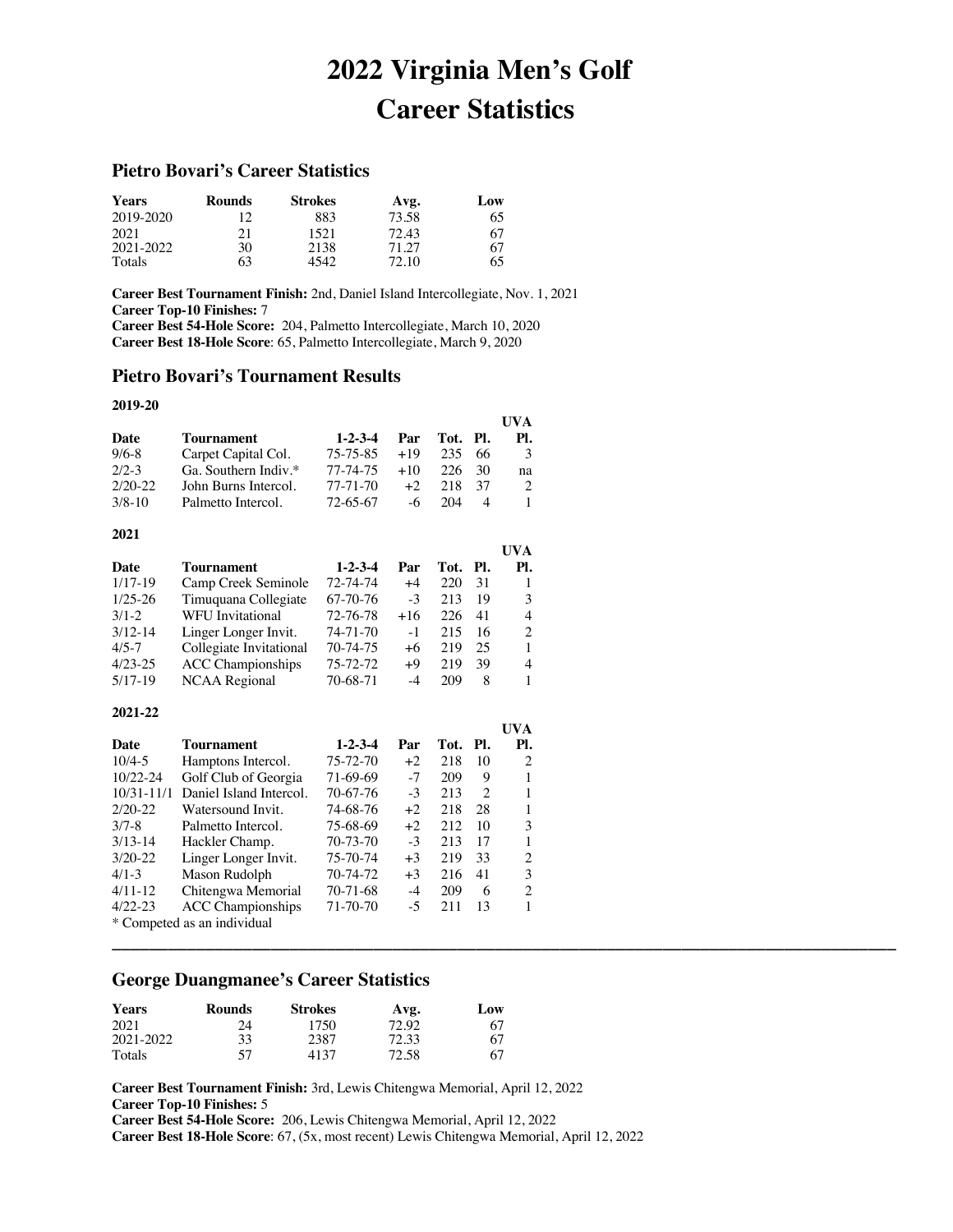# **George Duangmanee's Tournament Results**

| 2021           |                             |                 |       |      |                |                |
|----------------|-----------------------------|-----------------|-------|------|----------------|----------------|
|                |                             |                 |       |      |                | UVA            |
| <b>Date</b>    | Tournament                  | $1 - 2 - 3 - 4$ | Par   | Tot. | PI.            | Pl.            |
| $1/17-19$      | Camp Creek Seminole         | 84-71-71        | $+10$ | 226  | 49             | 3              |
| $1/25 - 26$    | Timuquana Collegiate        | 67-69-72        | -8    | 208  | 4              | 1              |
| $2/19 - 21$    | Seminole Intercol.*         | 74-72-75        | $+5$  | 221  | 36             | na             |
| $3/1 - 2$      | <b>WFU</b> Invitational     | 70-72-74        | $+6$  | 216  | 14             | 1              |
| $3/12 - 14$    | Linger Longer Invit.        | 76-72-77        | $+9$  | 225  | 55             | 5              |
| $4/5 - 7$      | Collegiate Invitational     | 75-74-74        | $+10$ | 223  | 43             | 4              |
| $4/23 - 25$    | <b>ACC</b> Championships    | 71-72-70        | $+3$  | 213  | 22             | $\mathbf{1}$   |
| $5/17-19$      | <b>NCAA Regional</b>        | 76-72-70        | $+5$  | 218  | 39             | 3              |
| 2021-22        |                             |                 |       |      |                |                |
|                |                             |                 |       |      |                | <b>UVA</b>     |
| Date           | Tournament                  | $1 - 2 - 3 - 4$ | Par   | Tot. | Pl.            | Pl.            |
| $10/4 - 5$     | Hamptons Intercol.          | 78-71-72        | $+5$  | 221  | 25             | 5              |
| $10/22 - 24$   | Golf Club of Georgia        | 73-69-67        | $-7$  | 209  | 9              | 1              |
| $10/31 - 11/1$ | Daniel Island Intercol.     | 73-71-74        | $+2$  | 218  | 16             | $\overline{c}$ |
| $2/6 - 7$      | Sharkey Individual*         | 73-74-77        | $+8$  | 224  | 7              | na             |
| $2/20-22$      | Watersound Invit.           | 69-76-77        | $+6$  | 222  | 41             | 3              |
| $3/7 - 8$      | Palmetto Intercol.          | 72-71-67        | E     | 210  | $\overline{4}$ | $\mathbf{1}$   |
| $3/13 - 14$    | Hackler Champ.              | 77-71-72        | $+4$  | 220  | 48             | 3              |
| $3/20 - 22$    | Linger Longer Invit.        | 76-71-78        | $+9$  | 225  | 53             | 3              |
| $4/1 - 3$      | Mason Rudolph               | 73-67-72        | $-1$  | 212  | 24             | $\overline{2}$ |
| $4/11-12$      | Chitengwa Memorial          | 67-68-71        | $-7$  | 206  | 3              | $\mathbf{1}$   |
| $4/22 - 23$    | <b>ACC Championships</b>    | 71-75-74        | $+4$  | 220  | 41             | 5              |
|                | * Competed as an individual |                 |       |      |                |                |

# **Chris Fosdick's Career Statistics**

| <b>Years</b> | <b>Rounds</b> | <b>Strokes</b> | Avg.  | Low |
|--------------|---------------|----------------|-------|-----|
| 2021         | 18            | 1320           | 73.33 | 67  |
| 2021-2022    | 33            | 2406           | 72.91 | 67  |
| Total        | 51            | 3726           | 73.06 | 67  |

**Career Best Tournament Finish:** 1st, Hamptons Intercollegiate, Oct. 5, 2021

**Career Top-10 Finishes:** 3

**Career Best 54-Hole Score:** 209, Lewis Chitengwa Memorial, April 12, 2022 & Hamptons Intercollegiate, Oct. 5, 2021 **Career Best 18-Hole Score**: 67, Hamptons Intercollegiate, Oct. 5, 2021 & Linger Longer Invitational, March 14, 2021

**\_\_\_\_\_\_\_\_\_\_\_\_\_\_\_\_\_\_\_\_\_\_\_\_\_\_\_\_\_\_\_\_\_\_\_\_\_\_\_\_\_\_\_\_\_\_\_\_\_\_\_\_\_\_\_\_\_\_\_\_\_\_\_\_\_\_\_\_\_\_\_\_\_\_\_\_\_\_\_\_\_\_\_\_**

# **Chris Fosdick's Tournament Results**

| 2021        |                          |                 |       |          |     |                |
|-------------|--------------------------|-----------------|-------|----------|-----|----------------|
|             |                          |                 |       |          |     | UVA            |
| Date        | <b>Tournament</b>        | $1 - 2 - 3 - 4$ | Par   | Tot. Pl. |     | PI.            |
| $1/17-19$   | Camp Creek Seminole      | 78-77-76        | $+15$ | 231      | 56  | 5              |
| $1/25 - 26$ | Timuquana Collegiate     | 71-70-76        | $+1$  | 217      | 33  | 4              |
| $3/12 - 14$ | Linger Longer Invit.     | 74-73-67        | $-2$  | 214      | 11  | 2              |
| $4/5 - 7$   | Collegiate Invitational  | 72-73-75        | $+7$  | 220      | 34  | $\overline{2}$ |
| $4/23 - 25$ | <b>ACC</b> Championships | 71-68-75        | $+4$  | 214      | 28  | 2              |
| $5/17-19$   | NCAA Regional            | 79-71-74        | $+11$ | 224      | -54 | 5              |

#### **2021-22**

|                |                          |                 |       |      |      | UVA |
|----------------|--------------------------|-----------------|-------|------|------|-----|
| Date           | <b>Tournament</b>        | $1 - 2 - 3 - 4$ | Par   | Tot. | -PI. | PI. |
| $10/4 - 5$     | Hamptons Intercol.       | 74-68-67        | $-7$  | 209  |      |     |
| $10/22 - 24$   | Golf Club of Georgia     | 74-69-72        | $-1$  | 215  | 29   | 3   |
| $10/31 - 11/1$ | Daniel Island Intercol.  | $74 - 71 - 76$  | $+5$  | 22.1 | 32   | 3   |
| $2/6 - 7$      | Sharkey Individual*      | 76-74-71        | $+5$  | 221  | 5    | na  |
| $2/20-22$      | Watersound Invit.        | 75-70-75        | $+4$  | 220  | 36   | 2   |
| $3/7 - 8$      | Palmetto Intercol.       | 71-76-71        | $+8$  | 218  | 27   | 5   |
| $3/13-14$      | Hackler Champ.           | 80-74-71        | $+9$  | 225  | 66   | 5   |
| $3/20 - 22$    | Linger Longer Invit.*    | 77-73-76        | $+10$ | 226  | 57   | na  |
| $4/1 - 3$      | Mason Rudolph            | 76-74-74        | $+11$ | 224  | 69   | 4   |
| $4/11-12$      | Chitengwa Memorial       | 70-70-69        | -4    | 209  | 6    | 2   |
| $4/22 - 23$    | <b>ACC</b> Championships | 72-73-73        | $+2$  | 218  | 35   | 4   |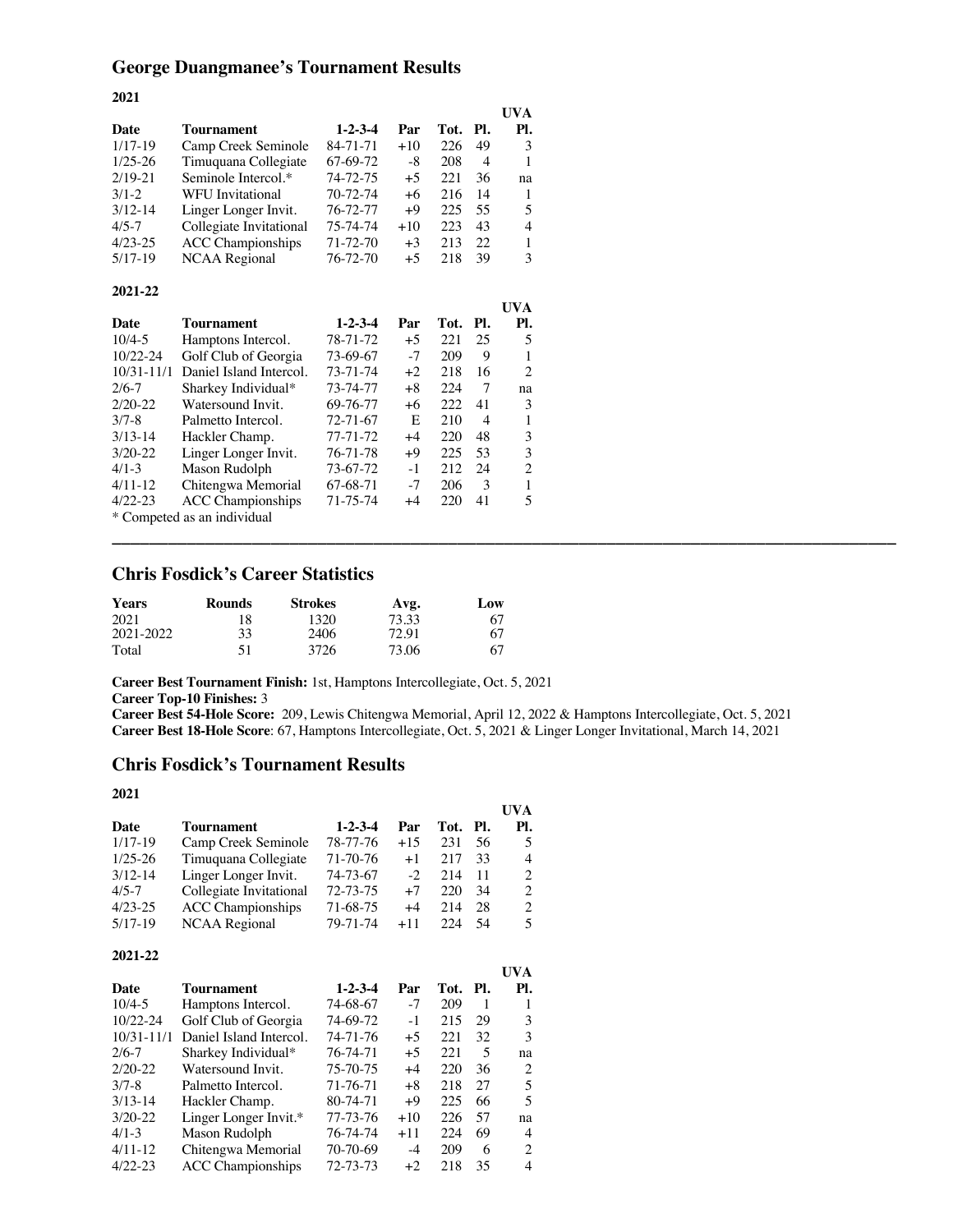### **Sam Jung's Career Statistics**

| <b>Years</b> | Rounds | <b>Strokes</b> | Avg.  | Low |
|--------------|--------|----------------|-------|-----|
| 2019-2020    | Q      | 658            | 73.11 | 68  |
| 2021-2022    | 24     | 1760           | 73.33 | 68  |
| Total        | 33     | 2418           | 73.27 | 68  |

**Career Best Tournament Finish:** 4th, Palmetto Intercollegiate, March 8, 2022

**Career Top-10 Finishes:** 3

**Career Best 54-Hole Score:** 210, Lewis Chitengwa Memorial, April 12, 2022 & Palmetto Intercollegiate, March 8, 2022 **Career Best 18-Hole Score**: 68, Palmetto Intercollegiate, March 8, 2022 & Palmetto Intercollegiate, March 10, 2020

**\_\_\_\_\_\_\_\_\_\_\_\_\_\_\_\_\_\_\_\_\_\_\_\_\_\_\_\_\_\_\_\_\_\_\_\_\_\_\_\_\_\_\_\_\_\_\_\_\_\_\_\_\_\_\_\_\_\_\_\_\_\_\_\_\_\_\_\_\_\_\_\_\_\_\_\_\_\_\_\_\_\_\_\_**

**\_\_\_\_\_\_\_\_\_\_\_\_\_\_\_\_\_\_\_\_\_\_\_\_\_\_\_\_\_\_\_\_\_\_\_\_\_\_\_\_\_\_\_\_\_\_\_\_\_\_\_\_\_\_\_\_\_\_\_\_\_\_\_\_\_\_\_\_\_\_\_\_\_\_\_\_\_\_\_\_\_\_\_\_**

**\_\_\_\_\_\_\_\_\_\_\_\_\_\_\_\_\_\_\_\_\_\_\_\_\_\_\_\_\_\_\_\_\_\_\_\_\_\_\_\_\_\_\_\_\_\_\_\_\_\_\_\_\_\_\_\_\_\_\_\_\_\_\_\_\_\_\_\_\_\_\_\_\_\_\_\_\_\_\_\_\_\_\_\_**

#### **Sam Jung's Tournament Results**

#### **2019-20**

|              |                                               |                      |             | <b>IIVA</b>   |
|--------------|-----------------------------------------------|----------------------|-------------|---------------|
| Date         | Tournament                                    | 1-2-3-4 Par Tot. Pl. |             | PL.           |
|              | 9/22-24 Trinity Forest Invit.                 | 75-69-72             | $+3$ 216 46 | $\mathcal{R}$ |
| $10/11 - 13$ | Bank of Tenn. Intercol. $76-78-75$ +13 229 79 |                      |             | $\sim$        |
| $3/8 - 10$   | Palmetto Intercol.                            | 68-73-72             | $+3$ 213 13 |               |

#### **2021-22**

| Date           | <b>Tournament</b>       | $1 - 2 - 3 - 4$ | Par   | Tot. | PI. | UVA<br>PI. |
|----------------|-------------------------|-----------------|-------|------|-----|------------|
| $10/4 - 5$     | Hamptons Intercol.      | 72-75-72        | $+3$  | 219  | 14  | 4          |
| $10/22 - 24$   | Golf Club of Georgia    | 74-71-72        | $+1$  | 217  | 43  | 4          |
| $10/31 - 11/1$ | Daniel Island Intercol. | 74-75-73        | $+6$  | 222  | 38  | 4          |
| $2/6 - 7$      | Sharkey Individual*     | 74-76-75        | $+9$  | 225  | 10  | na         |
| $3/7 - 8$      | Palmetto Intercol.      | 71-71-68        | E     | 210  | 4   |            |
| $3/13-14$      | Hackler Champ.          | 75-71-75        | $+5$  | 221  | 51  | 4          |
| $3/20-22$      | Linger Longer Invit.    | 75-78-83        | $+20$ | 236  | 79  | 5          |
| $4/11-12$      | Chitengwa Memorial+     | 69-69-72        | $-3$  | 210  | 9   |            |
|                | + Competed for B-Team   |                 |       |      |     |            |

# **Jaron Leasure's Career Statistics**

| <b>Years</b> | Rounds | Strokes | Avg.  | Low |
|--------------|--------|---------|-------|-----|
| 2021-22      |        | 1125    | 75.00 | 69  |

**Career Best Tournament Finish:** 3rd, Sharkey Individual Collegiate, Feb. 7, 2022 **Career Top-10 Finishes:** 2 **Career Best 54-Hole Score:** 216, Daniel Island Intercollegiate, Nov. 1, 2021 **Career Best 18-Hole Score**: 69, Daniel Island Intercollegiate, Nov. 1, 2021

#### **Jaron Leasure's Tournament Results**

| 2021-22   |                                       |                 |       |          |    |                |
|-----------|---------------------------------------|-----------------|-------|----------|----|----------------|
| Date      | Tournament                            | $1 - 2 - 3 - 4$ | Par   | Tot. Pl. |    | PI.            |
|           | $10/31-11/1$ Daniel Island Intercol.* | 75-72-69        | E     | 216      | 10 | na             |
| $2/6 - 7$ | Sharkey Individual*                   | 72-77-71        | $+4$  | 220      | 3  | na             |
| $2/20-22$ | Watersound Invit.                     | 75-75-75        | $+9$  | 225      | 52 | $\overline{4}$ |
| $4/1 - 3$ | Mason Rudolph <sup>*</sup>            | 85-81-74        | $+27$ | 240      | 86 | na             |
| $4/11-12$ | Chitengwa Memorial+                   | 76-74-74        | $+11$ | 224      | 65 | 4              |
|           | + Competed for B-Team                 |                 |       |          |    |                |
|           | * Competed as an individual           |                 |       |          |    |                |

# **Jimmie Massie Career Statistics**

| <b>Years</b> | <b>Rounds</b> | <b>Strokes</b> | Avg.  | Low |
|--------------|---------------|----------------|-------|-----|
| 2017-2018    | 23            | 1676           | 72.87 | 68  |
| 2018-2019    | 25            | 1818           | 72.72 | 65  |
| 2019-2020    | 12            | 894            | 74.50 | 67  |
| 2021         | 15            | 1113           | 74.30 | 70  |
| 2021-22      | 15            | 1116           | 74.40 | 67  |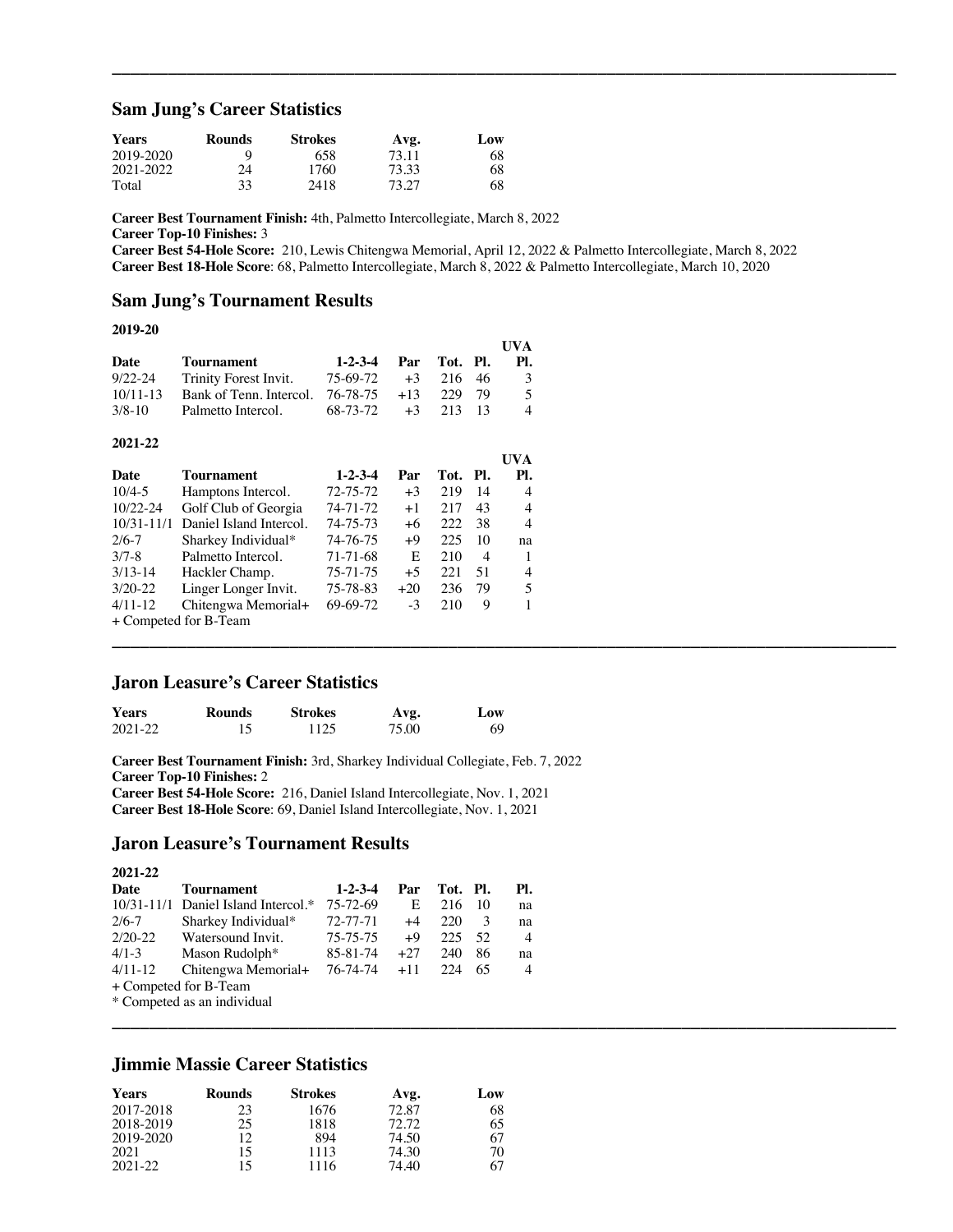| Totals | 90 | 6617 | 73.52 | 65 |
|--------|----|------|-------|----|
|        |    |      |       |    |

**Career Best Tournament Finish:** 5th, Palmetto Intercollegiate, March 5-6, 2018 **Career Top-10 Finishes:** 3 **Career Best 54-Hole Score:** 209, Palmetto Intercollegiate, March 11-12, 2019 & Palmetto Intercollegiate, March 5-6, 2018 **Career Best 18-Hole Score**: 65, Palmetto Intercollegiate, March 11, 2019

## **Jimmie Massie's Tournament Results**

### **2017-18**

|              |                          |                 |       |      |       | UVA |
|--------------|--------------------------|-----------------|-------|------|-------|-----|
| Date         | Tournament               | $1 - 2 - 3 - 4$ | Par   | Tot. | - PI. | PI. |
| $9/24 - 25$  | Northern Intercollegiate | 75-79-72        | $+10$ | 226  | 57    | 5   |
| $10/21 - 23$ | GCG Collegiate           | $72 - 71 - 68$  | $-5$  | 211  | 12    |     |
| $3/5-6$      | Palmetto Intercollegiate | 68-70-71        | $-1$  | 209  | 5     | 2   |
| $3/10-11$    | Hackler Championship     | 79-75-72        | $+10$ | 226  | 59    | 5   |
| $4/9-10$     | Koch Invitational        | 78-71-69        | $+2$  | 218  | 29    | 3   |
| 4/14         | Yale Spring Invit.       | 75-72           | $+7$  | 147  | 15    | 3   |
| $4/20-22$    | <b>ACC</b> Championships | 78-69-70        | $+1$  | 217  | 33    | 3   |
| $5/14-16$    | NCAA Regional            | 74-72-76        | $+6$  | 222  | 44    | 4   |

#### **2018-19**

|                            |                          |                 |       |      |      | UVA |
|----------------------------|--------------------------|-----------------|-------|------|------|-----|
| Date                       | Tournament               | $1 - 2 - 3 - 4$ | Par   | Tot. | -PI. | Pl. |
| $9/7-9$                    | Carpet Capital Classic   | 71-72-79        | +6    | 222  | 46   | 3   |
| $9/24 - 25$                | Inverness Intercol.*     | 73-76-75        | $+11$ | 224  | 28   | na  |
| $10/12 - 14$               | Bank of Tenn. Inter.*    | 71-69-71        | -5    | 211  | 17   | na  |
| $10/19 - 21$               | GCG Collegiate           | 71-71-74        | E     | 216  | 21   | 2   |
| $3/11-12$                  | Palmetto Intercollegiate | 71-65-73        | $-1$  | 209  | 7    |     |
| $3/15 - 17$                | Linger Longer Invit.     | 73-76-69        | $+2$  | 218  | 30   | 3   |
| $4/5 - 7$                  | Clemson Invitational     | 70-74-73        | $+1$  | 217  | 33   | 4   |
| 4/18.20                    | <b>ACC</b> Championships | 81-na-na        | na    | na   | na   | na  |
| $5/13-15$                  | NCAA Regional            | 72-75-73        | $+10$ | 220  | 60   | 5   |
| *Competed as an individual |                          |                 |       |      |      |     |

#### **2019-20**

|             |                                   |                 |       |          |    | <b>UVA</b> |
|-------------|-----------------------------------|-----------------|-------|----------|----|------------|
| Date        | Tournament                        | $1 - 2 - 3 - 4$ | Par   | Tot. Pl. |    | PI.        |
| $9/22 - 24$ | Trinity Forest Invit.             | 78-74-76        | $+15$ | 228      | 84 | -5         |
| $10/17-19$  | GCG Collegiate                    | 76-82-77        | $+19$ | 235      | 74 | 5          |
| $2/20-22$   | John Burns Intercol.              | 75-74-71        | $+4$  | 220      | 47 | 3          |
| $3/8 - 10$  | Palmetto Intercollegiate 67-69-75 |                 | $+1$  | 211      | Q  | 3          |

#### **2021**

|             |                      |                 |       |          |    | UVA                         |
|-------------|----------------------|-----------------|-------|----------|----|-----------------------------|
| Date        | <b>Tournament</b>    | $1 - 2 - 3 - 4$ | Par   | Tot. Pl. |    | PI.                         |
| $1/17-19$   | Camp Creek Seminole  | 74-70-77        | $+5$  | 221      | 34 |                             |
| $1/25 - 26$ | Timuquana Collegiate | 75-72-72        | $+3$  | 219      | 41 | 4                           |
| $2/19-21$   | Seminole Intercol.*  | 80-80-74        | $+18$ | 234      | 79 | na                          |
| $3/1 - 2$   | WFU Invitational     | 78-71-71        | $+10$ | 220      | 22 | $\mathcal{D}_{\mathcal{L}}$ |
| $3/12 - 14$ | Linger Longer Invit. | 75-72-72        | $+3$  | 219      | 27 | $\overline{4}$              |

#### **2021-22**

|             |                       |                 |       |          |     | UVA |
|-------------|-----------------------|-----------------|-------|----------|-----|-----|
| Date        | <b>Tournament</b>     | $1 - 2 - 3 - 4$ | Par   | Tot. Pl. |     | PI. |
| $2/20 - 22$ | Watersound Invit.     | 73-85-83        | $+25$ | 241      | 72  | 5   |
| $3/7 - 8$   | Palmetto Intercol.    | 73-70-71        | $+4$  | 214      | -17 | 4   |
| $3/13-14$   | Hackler Champ.        | 67-79-69        | $-1$  | 215      | -26 | 2   |
| $3/20 - 22$ | Linger Longer Invit.  | 79-80-76        | $+19$ | 235      | -77 | 4   |
| $4/11-12$   | Chitengwa Memorial+   | 72-69-70        | $-2$  | 211      | 14  | 2   |
|             | + Competed for B-Team |                 |       |          |     |     |
|             |                       |                 |       |          |     |     |

**\_\_\_\_\_\_\_\_\_\_\_\_\_\_\_\_\_\_\_\_\_\_\_\_\_\_\_\_\_\_\_\_\_\_\_\_\_\_\_\_\_\_\_\_\_\_\_\_\_\_\_\_\_\_\_\_\_\_\_\_\_\_\_\_\_\_\_\_\_\_\_\_\_\_\_\_\_\_\_\_\_\_\_\_**

\* Competed as an individual

# **Jack Montague's Career Statistics**

| Years     | <b>Rounds</b> | <b>Strokes</b> | Avg.  | Low |
|-----------|---------------|----------------|-------|-----|
| 2018-2019 | 10            | 749            | 74.90 |     |
| 2019-2020 |               | 1118           | 74.53 | 70  |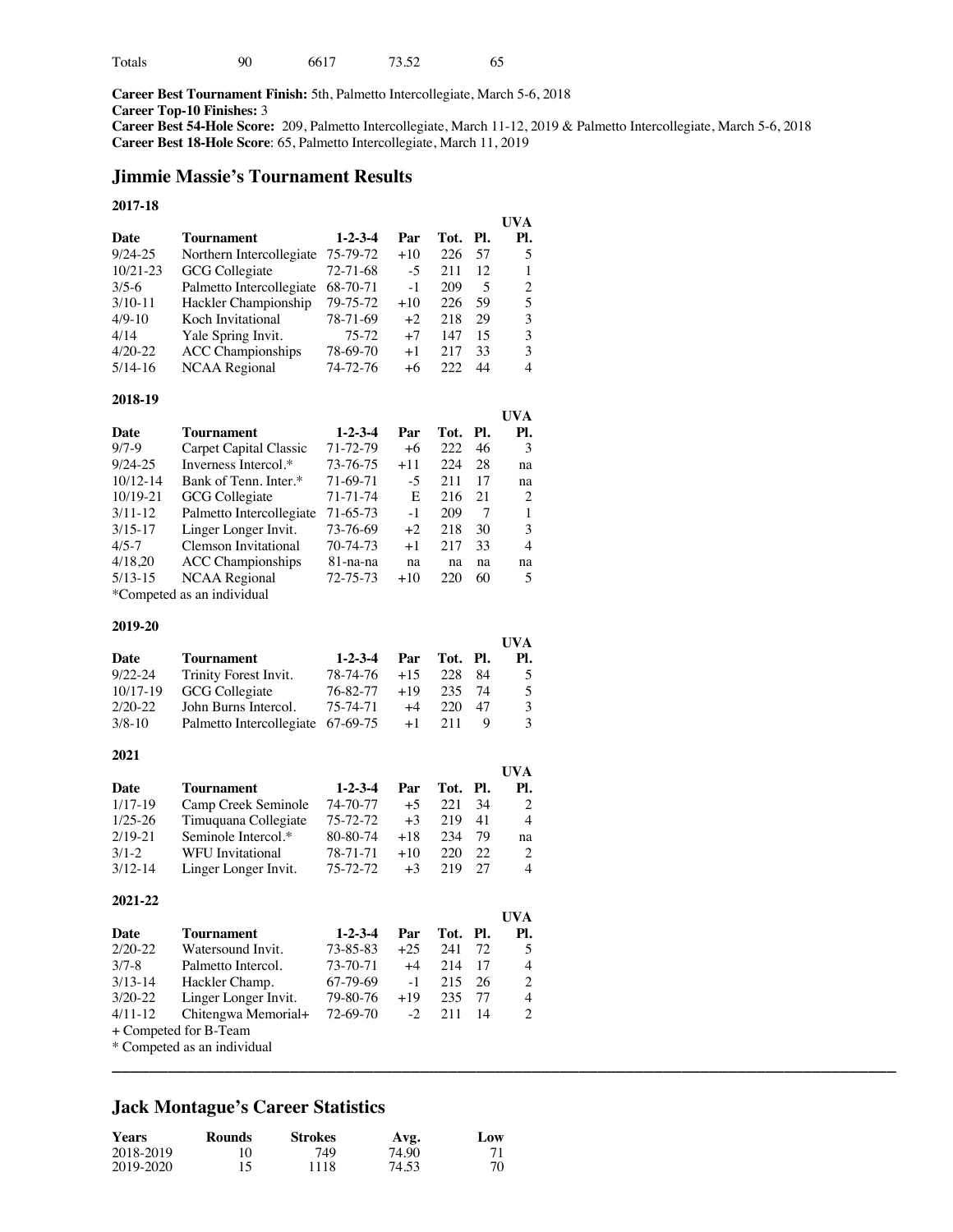| 2021      |    | 447  | 74.50 | 69 |
|-----------|----|------|-------|----|
| 2021-2022 |    | 881  | 73.42 | 66 |
| Totals    | 43 | 3195 | 74.30 | 66 |

**Career Best Tournament Finish:** 16th, Linger Longer Invitational, March 14, 2021 **Career Top-10 Finishes:** 0 **Career Best 54-Hole Score:** 213, Lewis Chitengwa Memorial, April 12, 2022 **Career Best 18-Hole Score**: 66, Lewis Chitengwa Memorial, April 12, 2022

# **Jack Montague's Tournament Results**

#### **2018-19**

|              |                                  |                 |       |          |     | UVA            |
|--------------|----------------------------------|-----------------|-------|----------|-----|----------------|
| Date         | Tournament                       | $1 - 2 - 3 - 4$ | Par   | Tot. Pl. |     | PI.            |
| $10/12 - 14$ | Bank of Tenn. Inter.             | 77-71-73        | $+5$  | -221     | -58 | $\overline{4}$ |
| $3/15 - 17$  | Linger Longer Invit.             | 79-81-76        | $+18$ | 236 81   |     | -5             |
| $3/24 - 26$  | The Hootie at Bulls Bay na-73-76 |                 | $+5$  | 149      | na  | na             |
| 4/18.20      | <b>ACC</b> Championships         | na-71-72        | na    | na       | na  | na             |

#### **2019-20**

**2021**

|              |                         |                 |       |          |     | UVA                         |
|--------------|-------------------------|-----------------|-------|----------|-----|-----------------------------|
| Date         | <b>Tournament</b>       | $1 - 2 - 3 - 4$ | Par   | Tot. Pl. |     | PI.                         |
| $9/6 - 8$    | Carpet Capital Col.     | 84-76-74        | $+18$ | 234      | 65  |                             |
| $9/22 - 24$  | Trinity Forest Invit.   | 73-74-71        | $+5$  | 218      | -54 | 4                           |
| $10/11 - 13$ | Bank of Tenn. Intercol. | 71-77-70        | $+2$  | 218      | 47  | 2                           |
| $10/17-19$   | <b>GCG</b> Collegiate   | 72-75-72        | $+3$  | 219      | 24  | $\mathcal{D}_{\mathcal{L}}$ |
| $2/2-3$      | Ga. Southern Indiv.*    | 74-81-74        | $+13$ | 229      | 32  | na                          |

|                |                          |                 |        |          |     | UVA                      |
|----------------|--------------------------|-----------------|--------|----------|-----|--------------------------|
| Date           | Tournament               | $1 - 2 - 3 - 4$ | Par    | Tot. Pl. |     | Pl.                      |
| $3/12 - 14$    | Linger Longer Invit.*    | 75-69-71        | $-2$   | 215      | 16  | na                       |
| $4/23 - 25$    | <b>ACC</b> Championships | 78-73-81        | $+22.$ | 232      | 57  | $\overline{\phantom{1}}$ |
|                |                          |                 |        |          |     | <b>UVA</b>               |
| 2021-22        |                          |                 |        |          |     |                          |
| <b>Date</b>    | Tournament               | $1 - 2 - 3 - 4$ | Par    | Tot.     | PI. | Pl.                      |
| $10/4 - 5$     | Hamptons Intercol.*      | 78-78-71        | $+11$  | 227      | 38  | na                       |
| $10/31 - 11/1$ | Daniel Island Intercol.  | 79-72-75        | $+10$  | 226      | 52  | 5                        |
| $4/11-12$      | Chitengwa Memorial+      | 72-66-75        | E      | 213      | 25  | 3                        |
| $4/22 - 23$    | <b>ACC</b> Championships | 69-71-75        | $-1$   | 215      | 28  | 2                        |
|                | + Competed for B-Team    |                 |        |          |     |                          |
|                |                          |                 |        |          |     |                          |

\* Competed as an individual

# **Deven Patel's Career Statistics**

| <b>Years</b> | <b>Rounds</b> | <b>Strokes</b> | Avg.  | Low |
|--------------|---------------|----------------|-------|-----|
| 2021-22      |               | 1520           | 72.38 | 66  |

**Career Best Tournament Finish:** 10th Sharkey Individual Collegiate, Feb. 7, 2022 and Hamptons Intercollegiate, Oct. 5, 2021 **Career Top-10 Finishes:** 2

**\_\_\_\_\_\_\_\_\_\_\_\_\_\_\_\_\_\_\_\_\_\_\_\_\_\_\_\_\_\_\_\_\_\_\_\_\_\_\_\_\_\_\_\_\_\_\_\_\_\_\_\_\_\_\_\_\_\_\_\_\_\_\_\_\_\_\_\_\_\_\_\_\_\_\_\_\_\_\_\_\_\_\_\_**

**Career Best 54-Hole Score:** 210, Mason Rudolph Championship, April 3, 2022 **Career Best 18-Hole Score**: 66, Linger Longer Invitational, March 22, 2022

## **Deven Patel's Tournament Results**

| 2021-22      |                          |                 |       |          |    |               |
|--------------|--------------------------|-----------------|-------|----------|----|---------------|
| Date         | Tournament               | $1 - 2 - 3 - 4$ | Par   | Tot. Pl. |    | PI.           |
| $10/4 - 5$   | Hamptons Intercol.       | 73-74-71        | $+2$  | 218      | 10 | 2             |
| $10/22 - 24$ | Golf Club of Georgia     | 75-78-73        | $+10$ | 226      | 69 | 5             |
| $2/6 - 7$    | Sharkey Individual*      | 75-72-78        | $+9$  | 225      | 10 | na            |
| $3/20 - 22$  | Linger Longer Invit.     | 75-71-66        | -4    | 212      | 13 |               |
| $4/1-3$      | Mason Rudolph            | 68-70-72        | $-3$  | 210      | 16 |               |
| $4/11-12$    | Chitengwa Memorial       | 72-69-72        | E     | 213      | 25 | 4             |
| $4/22 - 23$  | <b>ACC</b> Championships | 69-68-79        | E     | 216      | 31 | $\mathcal{L}$ |

# **Grayson Wotnosky's Career Statistics**